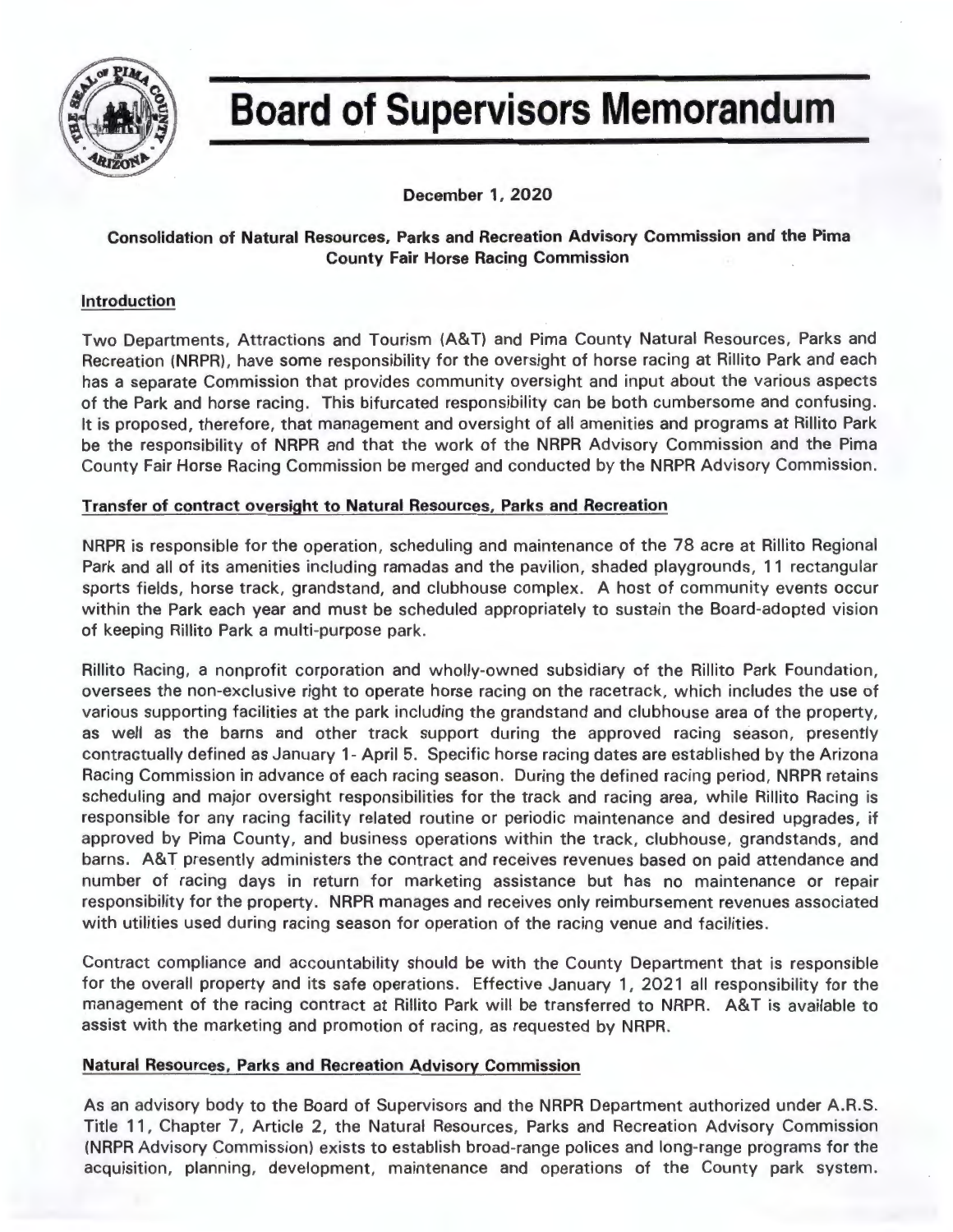The Honorable Chairman and Members, Pima County Board of Supervisors Re: **Consolidation of Natural resources, Parks and recreation Advisory Commission and the Pima county Fair Horse Racing Commission**  December 1, 2020

Page 2

NRPRAC is comprised of 10 members, each serving six year terms, with each Board of Supervisor District represented by appointing 2 members. Staff support and reporting for the periodic PRCAC Meetings is provided by the NRPR Department.

The primary responsibility of the Pima County Fair Horse Racing Commission (PCFHRC), as provided in A.R.S. Title 5, Chapter 1, Article 1, is to advise the Board on issues pertaining to Pima County Fair Horse Racing meetings and perform other duties in furtherance of horse racing in Pima County. Those other duties include applying for racing days from the Arizona Racing Commission and licensing those dates to whomever is managing the track (in today's case, Rillito Racing). PCFHRC has no real authority over Rillito Park, or the operations of the track, but serves as a citizen's advisory panel on horse racing to the Board of Supervisors. PCFHRC consists of 5 members, each serving two year terms, with one member appointed by each Board of Supervisor District. Staff support has been provided by A&T Department.

It should be noted that currently PCFHRC owns the liquor license used during the racing season for the property. In the past, under previous PCFHRC leadership, the track operator was authorized to use the license as needed for the season in return for an annual licensing fees. Should it so desire, Pima County has the right to obtain its own liquor license for Rillito and was authorized to pursue such action by the Board of Supervisors in 2015. (BOS Resolution 2015-95.) That action was not previously pursued due to the ability of the event proponents at Rillito Park to utilize the PCFHRC license.

Given the consolidation of responsibility for the management of all Rillito Park operations under NRPR, including the management of the horse racing contract, the dissolution of the PCFHRC and absorption of their responsibilities by the NRPR Advisory Commission seems reasonable and prudent. This will ensure that public oversight of Rillito Park is provided on all aspects of the Park through one advisory body.

## **Recommendation**

I, therefore, recommend that, effective January 1, 2021, Resolution No. 1987-224 be rescinded and advice and counsel related to the conduct of horse racing at Rillito Park, including those duties provided for under A.R.S. Title 5, Chapter 1, Article 1, shall be provided by the NRPR Advisory Commission.

Sincerely,

C. Aulielbaur

County Administrator

CHH/sp - November 3, 2020

c: Jan Lesher, Chief Deputy County Administrator Carmine DeBonis, Deputy County Administrator for Public Works Diane Frisch, Director, Attractions and Tourism Chris Cawein, Director, Natural Resources, Parks and Recreation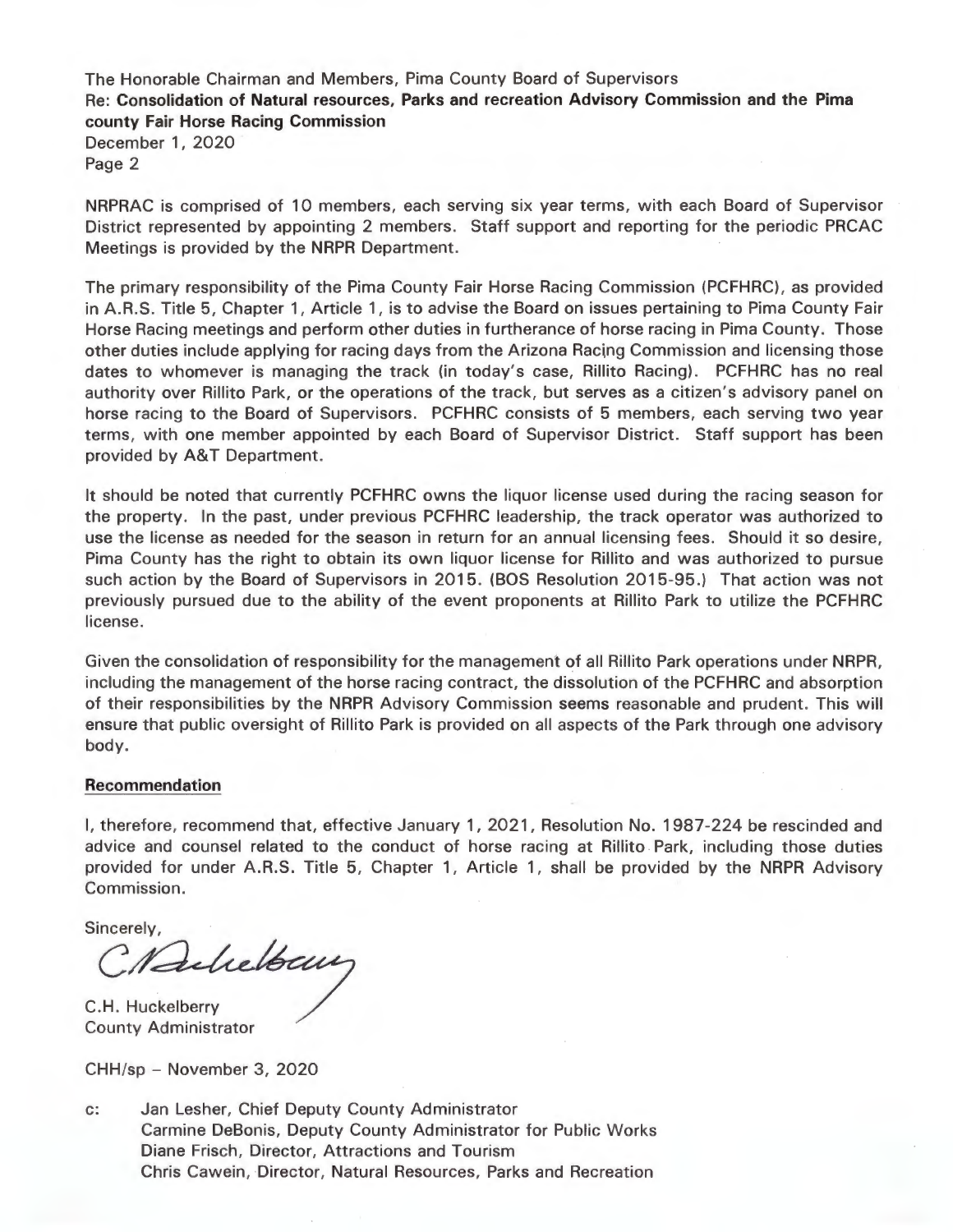## **RESOLUTION NO. 2020-**

**A RESOLUTION OF THE PIMA COUNTY BOARD OF SUPERVISORS, REPEALING RESOLUTION NO. 1987-227 AND DESIGNATING THE PIMA COUNTY NATURAL RESOURCES, PARKS & RECREATION ADVISORY COMMISSION AS THE "COUNTY FAIR RACING ASSOCIATION" FOR ALL PURPOSES SET FORTH IN A.R.S. TITLE 5, CHAPTER 1, ARTICLE 1** 

## **The Board of Supervisors of Pima County, Arizona finds:**

- 1. Rillito Park is a 78-acre regional park that includes various common park amenities, as well as a horse track, grandstand, and clubhouse complex at which commercial horse racing and county fair horse racing is conducted.
- 2. In order to conduct county fair horse racing, the Board of Supervisors is required to designate a "county fair racing association" to conduct various statutory responsibilities for the benefit of the county, including applying to the Arizona Racing Commission for race meeting dates and managing county fair horse races. The association may consist of any "body of persons, corporations, partnerships or associations, united and acting together without a charter from the state for the prosecution of some common enterprise." A.R.S. § 5-101(5), (10).
- 3. In Resolution No. 1987-224, the Board of Supervisors established the Pima County Fair Horse Racing Commission ("PCFHRC") and assigned it those duties provided for in A.R.S. Title 5, Chapter 1, Article 1. The PCFHRC currently consists of five members, one appointed from each supervisorial district.
- 4. The Board of Supervisors has also created, as authorized by A.R.S. Title 11, Chapter 7, Article 2, the Pima County Natural Resources, Parks & Recreation ("NRPR") Advisory Commission ("NRPR Advisory Commission"). See Pima County Resolution No. 2019-74. The NRPR Advisory Commission currently consists of ten members, two appointed from each supervisorial district.
- 5. The PCFHRC conducts county fair horse racing by applying to the Arizona Racing Commission for meeting dates and then licensing those meeting dates fo Rillito Racing, Inc., a nonprofit corporation that is a subsidiary of the Rillito Foundation. Rillito Racing is responsible for actual management of the racing events.
- 6. To lessen inefficiency and confusion caused by bifurcated responsibility, Pima County is making all management and oversight of amenities and programs at Rillito Park the responsibility of NRPR. Consistent with this consolidation of management and oversight responsibility, the NRPR Advisory Commission should assume the statutory responsibilities of the PCFHRC.

NOW, THEREFORE, BE IT RESOLVED:

144964 / 00818232 / v3 1 of 2